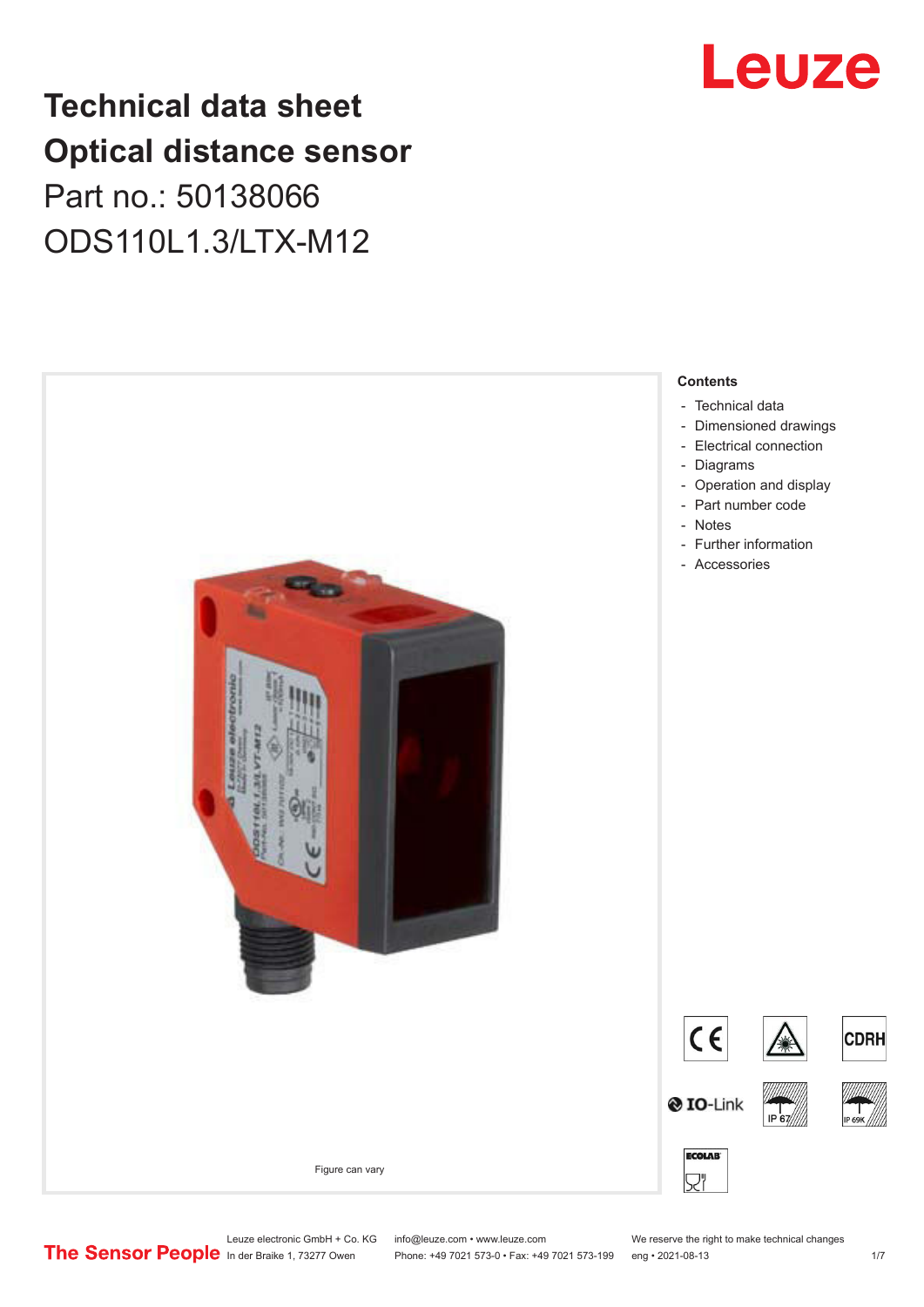## <span id="page-1-0"></span>**Technical data**

#### **Basic data**

| <b>Series</b>           | 110                                         |
|-------------------------|---------------------------------------------|
| Application             | Collision protection for transport vehicles |
|                         | Fill-level monitoring                       |
|                         | Length measurement in material cutting      |
| Type of scanning system | Against object                              |

#### **Optical data**

| Beam path                            | Collimated               |
|--------------------------------------|--------------------------|
| Light source                         | Laser, Red               |
| Laser light wavelength               | 655 nm                   |
| Laser class                          | 1, IEC/EN 60825-1:2007   |
| <b>Transmitted-signal shape</b>      | Pulsed                   |
| Light spot size [at sensor distance] | 5.5 mm x 7 mm [5,000 mm] |
| Type of light spot geometry          | Oval                     |

#### **Measurement data**

| Measurement range (6  90 % diffuse 60  3,000 mm<br>reflection) |                                |
|----------------------------------------------------------------|--------------------------------|
| Measurement range (90 % diffuse<br>reflection)                 | $605,000$ mm                   |
| <b>Resolution</b>                                              | $1.0 \text{ mm}$               |
| Reproducibility (1 sigma)                                      | , see diagram                  |
| <b>Temperature drift</b>                                       | $2$ mm/ $K$                    |
| <b>Standard measurement object</b>                             | $50 \times 50$ mm <sup>2</sup> |
| Optical distance measurement prin-<br>ciple                    | Time of flight                 |
| <b>Linearity error</b>                                         | 30 mm                          |

#### **Electrical data**

|                                                | Protective circuit            | Polarity reversal protection                                      |
|------------------------------------------------|-------------------------------|-------------------------------------------------------------------|
|                                                |                               | Short circuit protected                                           |
|                                                |                               |                                                                   |
|                                                | Performance data              |                                                                   |
|                                                | Supply voltage U <sub>R</sub> | 18  30 V, DC                                                      |
| Open-circuit current                           |                               | 60 mA                                                             |
|                                                | Inputs                        |                                                                   |
|                                                | Number of teach inputs        | 1 Piece(s)                                                        |
|                                                |                               |                                                                   |
|                                                | <b>Teach inputs</b>           |                                                                   |
|                                                | <b>Voltage type</b>           | DC                                                                |
| <b>Switching voltage</b>                       |                               | high: $+U_p$                                                      |
|                                                | <b>Teach input 1</b>          |                                                                   |
| <b>Assignment</b>                              |                               | Connection 1, pin 2                                               |
|                                                |                               |                                                                   |
|                                                | <b>Outputs</b>                |                                                                   |
| Number of digital switching outputs 1 Piece(s) |                               |                                                                   |
| IO-Link note                                   |                               | Two switching outputs via IO-Link<br>process data (SSC 1 & SSC 2) |
|                                                | Switching outputs             |                                                                   |

#### **Voltage type** DC **Switching output 1 Assignment**

| Connection 1, pin 4                                       |
|-----------------------------------------------------------|
| Transistor, Push-pull                                     |
| IO-Link / light switching (PNP)/dark swit-<br>ching (NPN) |
|                                                           |

# Leuze

#### **Timing**

| <b>Response time</b>                                                                                                                                                                                                                                                                                                                                                                                                                                                | 20 ms, Axial object approach / 4 ms,<br>lateral object entry |  |
|---------------------------------------------------------------------------------------------------------------------------------------------------------------------------------------------------------------------------------------------------------------------------------------------------------------------------------------------------------------------------------------------------------------------------------------------------------------------|--------------------------------------------------------------|--|
| Interface                                                                                                                                                                                                                                                                                                                                                                                                                                                           |                                                              |  |
| Type                                                                                                                                                                                                                                                                                                                                                                                                                                                                | IO-Link                                                      |  |
| <b>IO-Link</b>                                                                                                                                                                                                                                                                                                                                                                                                                                                      |                                                              |  |
| <b>COM</b> mode                                                                                                                                                                                                                                                                                                                                                                                                                                                     | COM <sub>2</sub>                                             |  |
| <b>Profile</b>                                                                                                                                                                                                                                                                                                                                                                                                                                                      | <b>Common Profile</b>                                        |  |
| Min. cycle time                                                                                                                                                                                                                                                                                                                                                                                                                                                     | $COM2 = 2.7$ ms                                              |  |
| <b>Frame type</b>                                                                                                                                                                                                                                                                                                                                                                                                                                                   | 2.2                                                          |  |
| Port type                                                                                                                                                                                                                                                                                                                                                                                                                                                           | A                                                            |  |
| Specification                                                                                                                                                                                                                                                                                                                                                                                                                                                       | V1.1                                                         |  |
| Device ID                                                                                                                                                                                                                                                                                                                                                                                                                                                           | 0x00087E                                                     |  |
| SIO-mode support                                                                                                                                                                                                                                                                                                                                                                                                                                                    | Yes                                                          |  |
| Process data, length                                                                                                                                                                                                                                                                                                                                                                                                                                                | 24 bit                                                       |  |
| <b>Connection</b>                                                                                                                                                                                                                                                                                                                                                                                                                                                   |                                                              |  |
| <b>Number of connections</b>                                                                                                                                                                                                                                                                                                                                                                                                                                        | 1 Piece(s)                                                   |  |
| <b>Connection 1</b>                                                                                                                                                                                                                                                                                                                                                                                                                                                 |                                                              |  |
| <b>Function</b>                                                                                                                                                                                                                                                                                                                                                                                                                                                     | Signal IN                                                    |  |
|                                                                                                                                                                                                                                                                                                                                                                                                                                                                     | Signal OUT                                                   |  |
|                                                                                                                                                                                                                                                                                                                                                                                                                                                                     | Voltage supply                                               |  |
| <b>Type of connection</b>                                                                                                                                                                                                                                                                                                                                                                                                                                           | Connector, Turning, 90°                                      |  |
| <b>Thread size</b>                                                                                                                                                                                                                                                                                                                                                                                                                                                  | M12                                                          |  |
| <b>Type</b>                                                                                                                                                                                                                                                                                                                                                                                                                                                         | Male                                                         |  |
| <b>Material</b>                                                                                                                                                                                                                                                                                                                                                                                                                                                     | <b>Plastic</b>                                               |  |
| No. of pins                                                                                                                                                                                                                                                                                                                                                                                                                                                         | 4-pin                                                        |  |
| Encoding                                                                                                                                                                                                                                                                                                                                                                                                                                                            | A-coded                                                      |  |
| Mechanical data                                                                                                                                                                                                                                                                                                                                                                                                                                                     |                                                              |  |
| Design                                                                                                                                                                                                                                                                                                                                                                                                                                                              | Cubic                                                        |  |
| Dimension (W x H x L)                                                                                                                                                                                                                                                                                                                                                                                                                                               | 23 mm x 50 mm x 50 mm                                        |  |
| <b>Housing material</b>                                                                                                                                                                                                                                                                                                                                                                                                                                             | Plastic                                                      |  |
|                                                                                                                                                                                                                                                                                                                                                                                                                                                                     |                                                              |  |
|                                                                                                                                                                                                                                                                                                                                                                                                                                                                     |                                                              |  |
|                                                                                                                                                                                                                                                                                                                                                                                                                                                                     | <b>ABS</b>                                                   |  |
|                                                                                                                                                                                                                                                                                                                                                                                                                                                                     | Plastic / PMMA                                               |  |
|                                                                                                                                                                                                                                                                                                                                                                                                                                                                     | 42 g                                                         |  |
|                                                                                                                                                                                                                                                                                                                                                                                                                                                                     | Red                                                          |  |
|                                                                                                                                                                                                                                                                                                                                                                                                                                                                     | Through-hole mounting                                        |  |
|                                                                                                                                                                                                                                                                                                                                                                                                                                                                     | Via optional mounting device                                 |  |
|                                                                                                                                                                                                                                                                                                                                                                                                                                                                     |                                                              |  |
|                                                                                                                                                                                                                                                                                                                                                                                                                                                                     | LED                                                          |  |
|                                                                                                                                                                                                                                                                                                                                                                                                                                                                     | 2 Piece(s)                                                   |  |
|                                                                                                                                                                                                                                                                                                                                                                                                                                                                     | Control buttons                                              |  |
|                                                                                                                                                                                                                                                                                                                                                                                                                                                                     | PC software                                                  |  |
|                                                                                                                                                                                                                                                                                                                                                                                                                                                                     |                                                              |  |
|                                                                                                                                                                                                                                                                                                                                                                                                                                                                     | $-4050 °C$                                                   |  |
|                                                                                                                                                                                                                                                                                                                                                                                                                                                                     | $-4080 °C$                                                   |  |
|                                                                                                                                                                                                                                                                                                                                                                                                                                                                     | 5,000 lx                                                     |  |
|                                                                                                                                                                                                                                                                                                                                                                                                                                                                     |                                                              |  |
|                                                                                                                                                                                                                                                                                                                                                                                                                                                                     | IP 67                                                        |  |
|                                                                                                                                                                                                                                                                                                                                                                                                                                                                     |                                                              |  |
|                                                                                                                                                                                                                                                                                                                                                                                                                                                                     | <b>IP 69K</b>                                                |  |
|                                                                                                                                                                                                                                                                                                                                                                                                                                                                     | III                                                          |  |
| <b>Plastic housing</b><br>Lens cover material<br>Net weight<br><b>Housing color</b><br><b>Type of fastening</b><br><b>Operation and display</b><br>Type of display<br><b>Number of LEDs</b><br><b>Operational controls</b><br><b>Environmental data</b><br>Ambient temperature, operation<br>Ambient temperature, storage<br>Extraneous light protection, max.<br><b>Certifications</b><br>Degree of protection<br><b>Protection class</b><br><b>Certifications</b> | c UL US                                                      |  |
| <b>Standards applied</b>                                                                                                                                                                                                                                                                                                                                                                                                                                            | IEC/EN 60947-5-2                                             |  |

Leuze electronic GmbH + Co. KG info@leuze.com • www.leuze.com We reserve the right to make technical changes<br>
The Sensor People in der Braike 1, 73277 Owen Phone: +49 7021 573-0 • Fax: +49 7021 573-199 eng • 2021-08-13 Phone: +49 7021 573-0 • Fax: +49 7021 573-199 eng • 2021-08-13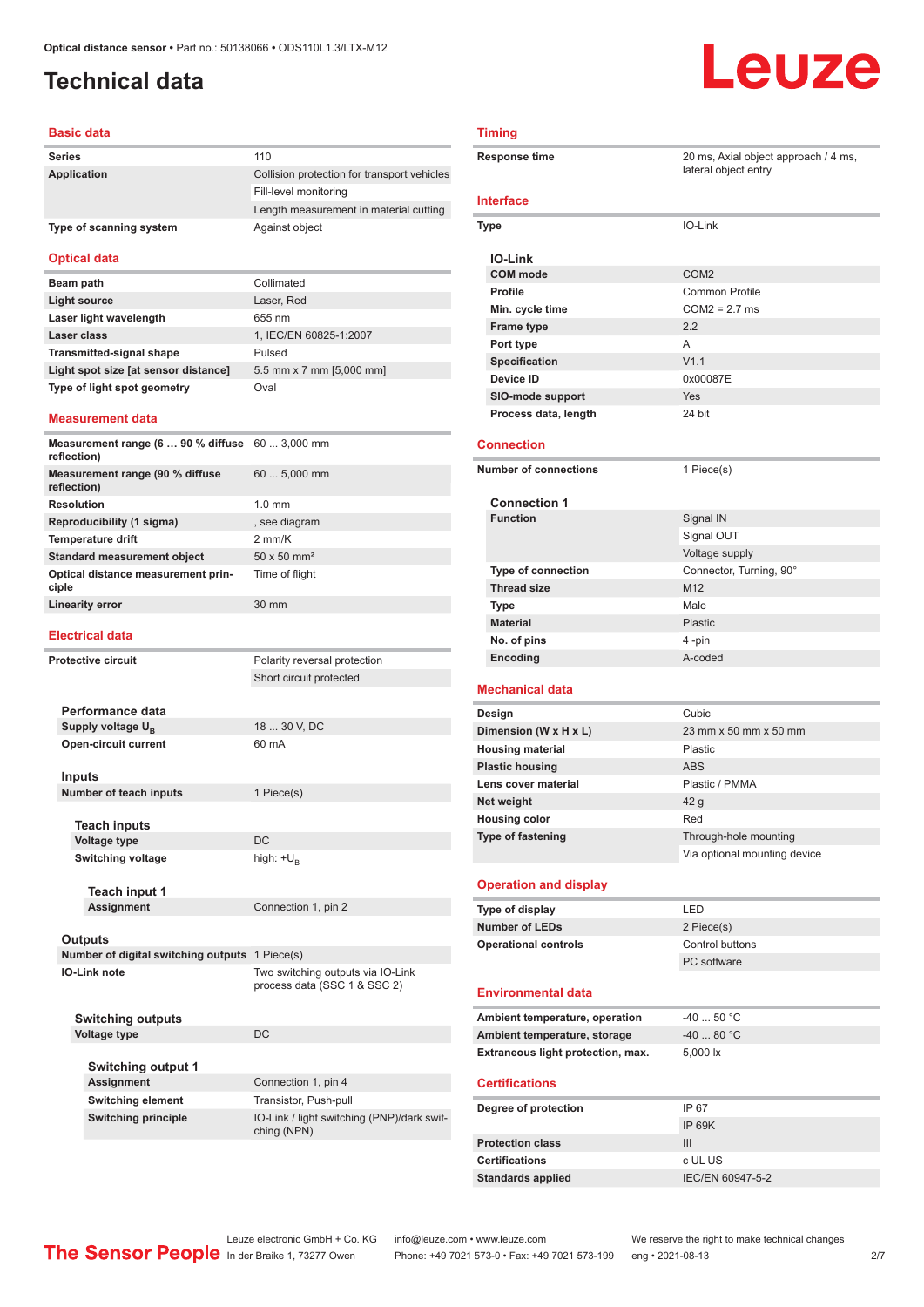# Leuze

## <span id="page-2-0"></span>**Technical data**

| <b>Customs tariff number</b> | 90318080 |
|------------------------------|----------|
| eCl@ss 5.1.4                 | 27270801 |
| eCl@ss 8.0                   | 27270801 |
| eCl@ss 9.0                   | 27270801 |
| eCl@ss 10.0                  | 27270801 |
| eCl@ss 11.0                  | 27270801 |
| <b>ETIM 5.0</b>              | EC001825 |
| <b>ETIM 6.0</b>              | EC001825 |
| <b>ETIM 7.0</b>              | EC001825 |

## **Dimensioned drawings**

All dimensions in millimeters



### e Receiver

b Green LED

c Control buttons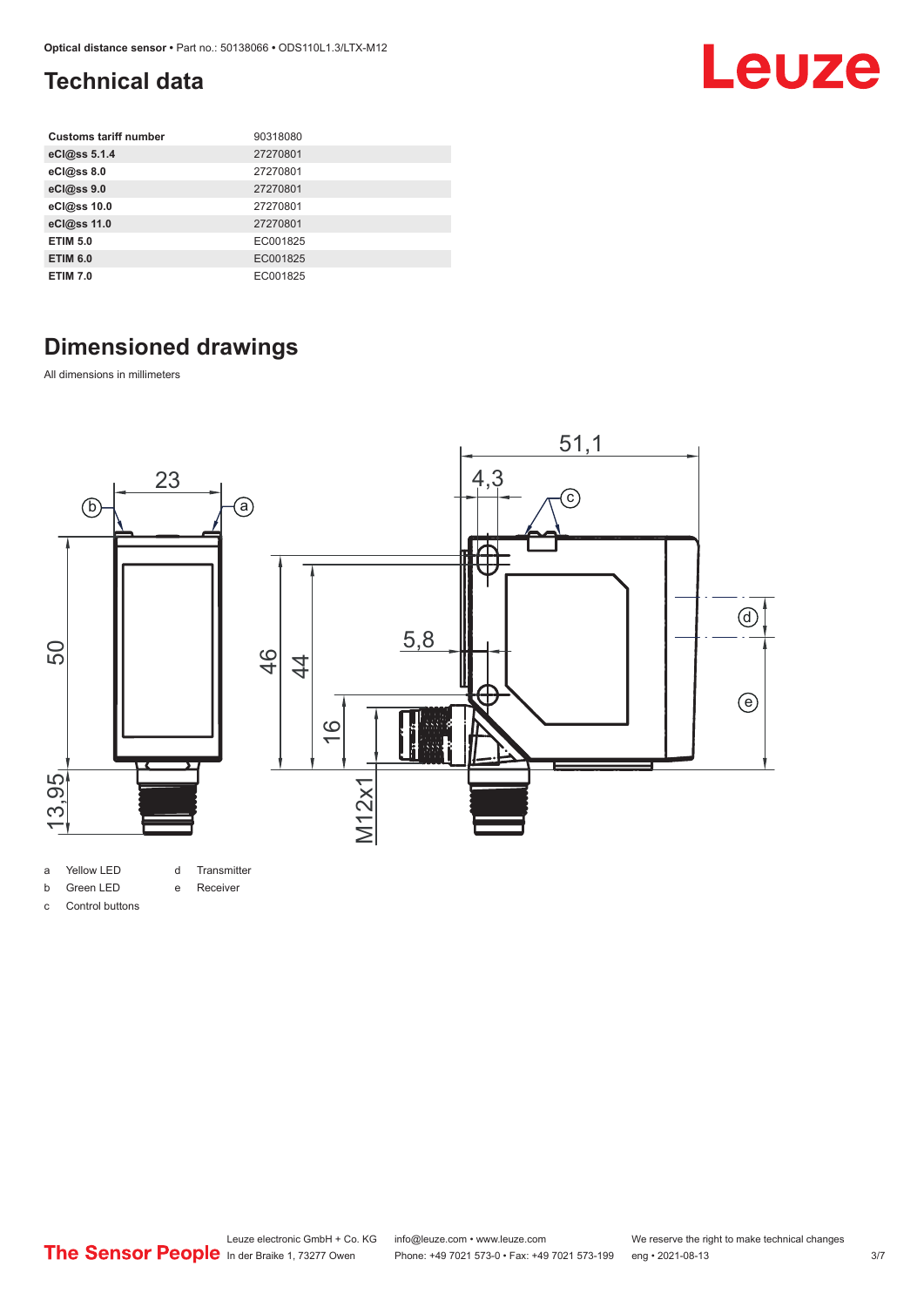## <span id="page-3-0"></span>**Electrical connection**

#### **Connection 1**

| <b>Function</b>           | Signal IN      |
|---------------------------|----------------|
|                           | Signal OUT     |
|                           | Voltage supply |
| <b>Type of connection</b> | Connector      |
| <b>Thread size</b>        | M12            |
| <b>Type</b>               | Male           |
| <b>Material</b>           | Plastic        |
| No. of pins               | 4-pin          |
| Encoding                  | A-coded        |

#### **Pin Pin assignment**

| 1              | 18  30 V DC +   |
|----------------|-----------------|
| $\overline{2}$ | Teach-in        |
| 3              | <b>GND</b>      |
| $\overline{4}$ | IO-Link / OUT 1 |
|                |                 |

## **Diagrams**

#### Repeatability (50 Hz)



#### Repeatability (250 Hz)



1 White 90%

a Axial object approach b Repeatability (50 Hz) c Distance [m]

- 2 Gray 18%
- 3 Black 6%

- a Lateral object approach
- b Repeatability (250 Hz)
- c Distance [m]
- 1 White 90%
- 2 Gray 18%
- 3 Black 6%



# Leuze

Leuze electronic GmbH + Co. KG info@leuze.com • www.leuze.com We reserve the right to make technical changes<br>
The Sensor People in der Braike 1, 73277 Owen Phone: +49 7021 573-0 • Fax: +49 7021 573-199 eng • 2021-08-13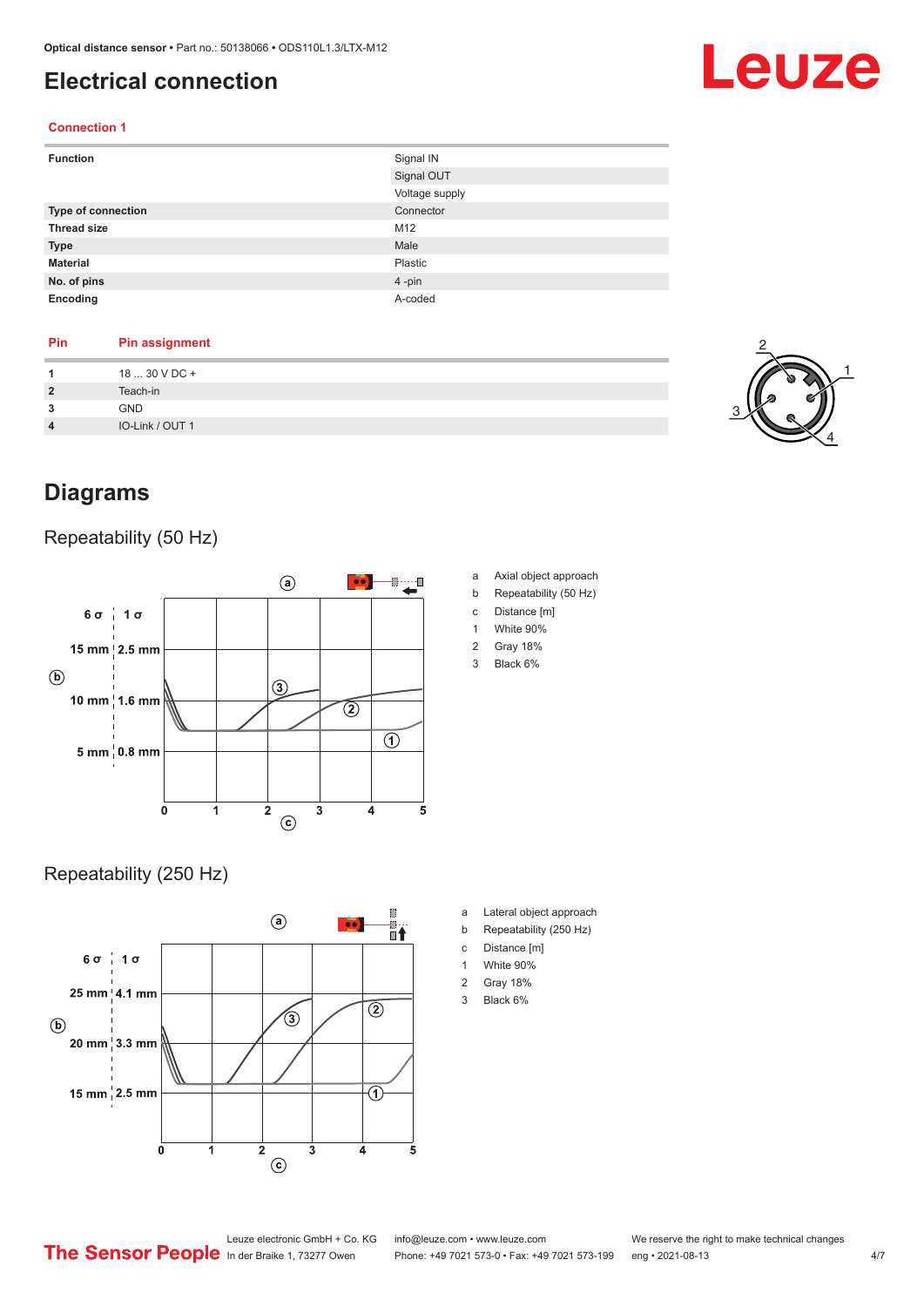## <span id="page-4-0"></span>**Operation and display**

#### **LED Display Meaning 1** Yellow, continuous light Switching output/switching state **2 2** Green, continuous light **Operation** Operating voltage applied Yellow, continuous light Analog output status display

## **Part number code**

Part designation: **XXX110YY.Z/ABC-DDD**

| <b>XXX110</b>  | <b>Operating principle</b><br>ODS110: Optical distance sensor<br>HT110: diffuse reflection sensor with background suppression                                                                       |
|----------------|-----------------------------------------------------------------------------------------------------------------------------------------------------------------------------------------------------|
| YY             | Light source<br>L1: laser class 1                                                                                                                                                                   |
| z              | Equipment<br>3: Control buttons for configuration                                                                                                                                                   |
| $\overline{A}$ | Switching output/function OUT 1/IN: Pin 4 or black conductor<br>L: IO-Link                                                                                                                          |
| в              | Switching output / function OUT 2/IN: pin 2 or white conductor<br>6: push-pull switching output, PNP light switching, NPN dark switching<br>C: Current output<br>$T:$ teach-in<br>V: Voltage output |
| C              | Switching output / function OUT 3/IN: Pin 5<br>X: pin not used<br>$T:$ teach-in                                                                                                                     |
| <b>DDD</b>     | <b>Electrical connection</b><br>M12: M12 connector                                                                                                                                                  |
| <b>Note</b>    |                                                                                                                                                                                                     |

 $\%$  A list with all available device types can be found on the Leuze website at www.leuze.com.

### **Notes**

| Observe intended use!                                                                                                                                                                                                      |  |
|----------------------------------------------------------------------------------------------------------------------------------------------------------------------------------------------------------------------------|--|
| $\%$ This product is not a safety sensor and is not intended as personnel protection.<br>§ The product may only be put into operation by competent persons.<br>♦ Only use the product in accordance with its intended use. |  |



**ATTENTION! LASER RADIATION – CLASS 1 LASER PRODUCT**

 $\%$  Observe the applicable statutory and local laser protection regulations.

Leuze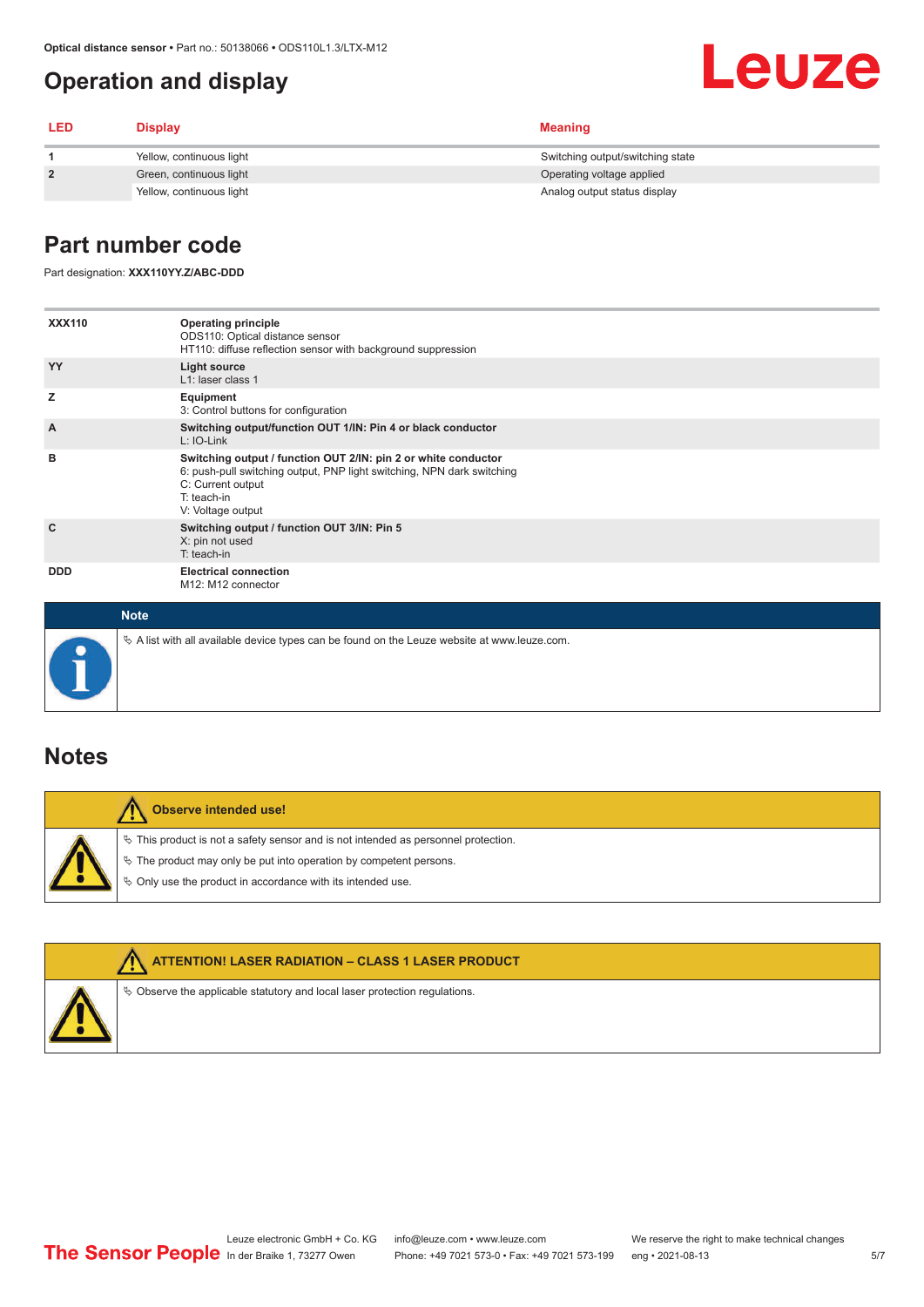### <span id="page-5-0"></span>**Notes**



## **Further information**

- Ambient temperature, operation: UL: max. +45°
- Warmup time: minimum 20 min at +24 VDC and an ambient temperature of 20 °C
- Response time: depending on the entry direction of the object to be measured

## **Accessories**

## Connection technology - Connection cables

|  | Part no. | <b>Designation</b>     | <b>Article</b>   | <b>Description</b>                                                                                                                                         |
|--|----------|------------------------|------------------|------------------------------------------------------------------------------------------------------------------------------------------------------------|
|  | 50130654 | KD U-M12-4A-P1-<br>020 | Connection cable | Connection 1: Connector, M12, Axial, Female, A-coded, 4-pin<br>Connection 2: Open end<br>Shielded: No<br>Cable length: 2,000 mm<br>Sheathing material: PUR |
|  | 50130657 | KD U-M12-4A-P1-<br>050 | Connection cable | Connection 1: Connector, M12, Axial, Female, A-coded, 4-pin<br>Connection 2: Open end<br>Shielded: No<br>Cable length: 5,000 mm<br>Sheathing material: PUR |
|  | 50130648 | KD U-M12-4A-V1-<br>020 | Connection cable | Connection 1: Connector, M12, Axial, Female, A-coded, 4-pin<br>Connection 2: Open end<br>Shielded: No<br>Cable length: 2,000 mm<br>Sheathing material: PVC |
|  | 50130652 | KD U-M12-4A-V1-<br>050 | Connection cable | Connection 1: Connector, M12, Axial, Female, A-coded, 4-pin<br>Connection 2: Open end<br>Shielded: No<br>Cable length: 5,000 mm<br>Sheathing material: PVC |

Leuze